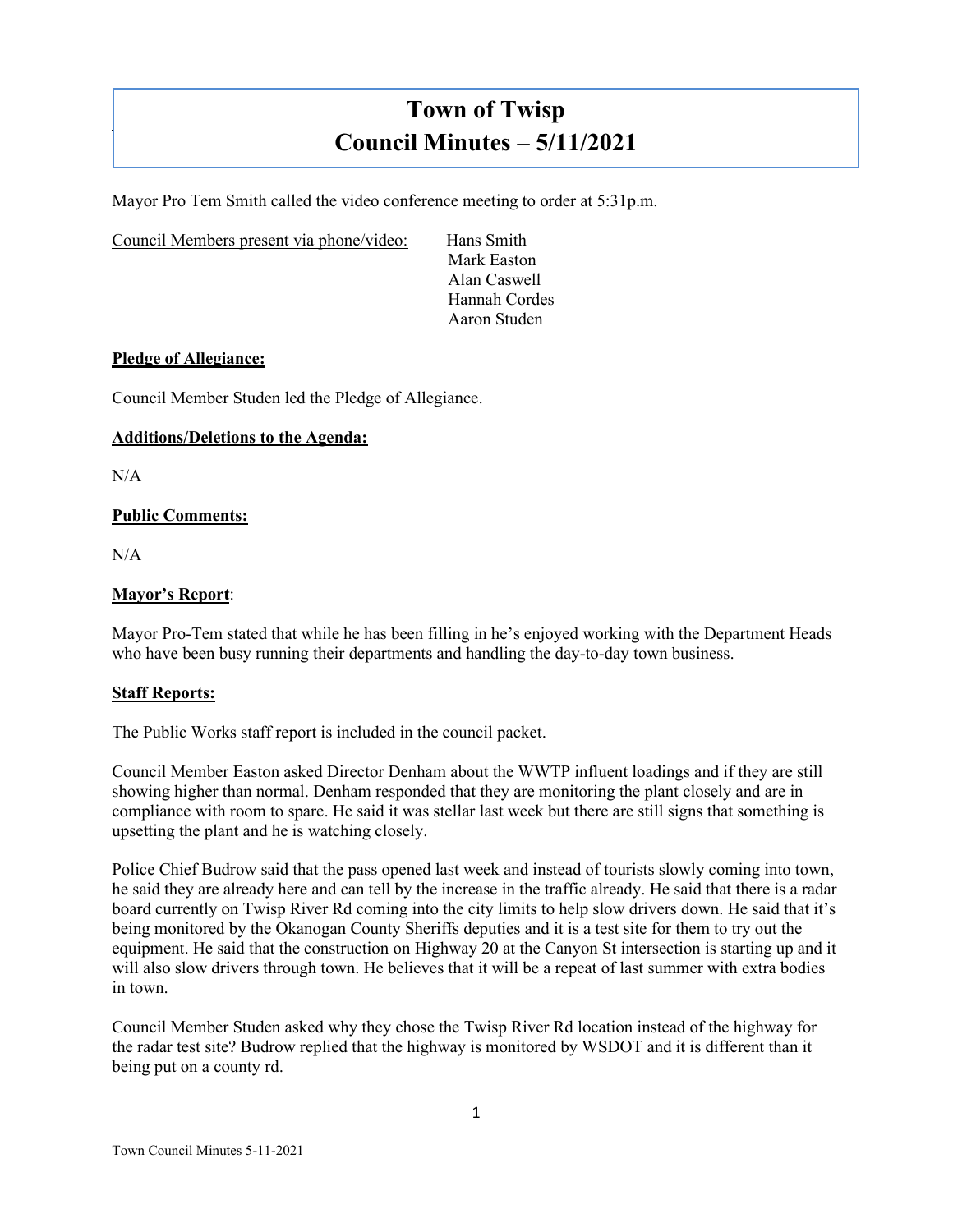Director Denham reported that they are still moving forward with projects to open the pool on time. He said they are seeing a limited number of applicants for lifeguards and is concerned that they won't have enough. He said they have a deadline for getting the lifeguards trained and certified and are hoping that more applications come in. He said otherwise everything pool related is on schedule.

## **Committee/Commission/Board Reports:**

Council Member Easton reported that he attended TERC (Twisp Economic Revitalization Committee) where they discussed the Art Installations for the Creative District. He said that Methow Arts Director Amanda Jackson-Mott will be creating a press release for the artwork which TERC will review prior to publishing. He said that he was working with TwispWorks Director Don Linnertz on creating an asset map for what Public Restrooms are available in town. He said they also discussed the Civic Building Community Plaza where they would like input from the community on what they would like to see there. He also attended the Resilient Methow Communications Implementation committee and are looking for input on the Climate plan. He said that it would be great if everyone would review the plan and comment if possible.

Council Member Cordes attended the Parks and Recreation meeting where they met outdoors for a tour of downtown parks, trail connectors and were able to get a visual on the places in the Parks and Trail Plan. She said they mentioned they would like to include pictures in the plan as well. She said that it was attended by the Parks and Recreations Committee as well as one community member.

## **OLD/NEW BUSINESS:**

# **Discussion/Action: Tree Board Appointments – Len Baublitz:**

Council Members asked questions to Len Baublitz who is applying for an in-town Tree Board vacancy. His letter of interest is included in the packet.

Council Member Cordes moved to appoint Len Baublitz to the Tree Board as presented. The motion was seconded by Council Member Easton and passed with Mayor Pro-Tem abstaining.

## **Discussion/Action: Letter of Support – Methow Recycles Lease:**

Mayor Pro-Tem said that this was discussed at the previous Council Meeting. He said the letter was drafted by himself and Methow Recycles Director Sarah Jo-Lightner. He said the bid is due by May 26<sup>th</sup> and the letter needs Council approval for Methow Recycles to send in with their application. Council Member Easton said he doesn't have any issues with the letter and thinks it expresses what needs to be said.

Council Member Caswell moved to approve signing the letter of support for Methow Recycles as presented. The motion was seconded by Council Member Studen and passed with Mayor Pro-Tem abstaining.

## **Discussion/Action: Public Restrooms:**

Mayor Pro-Tem Smith said there have been many previous discussions about the Public Restrooms. He said that based on Council's prior direction it is time to discuss reopening the leased facility at the MERC now that staff has visited the site. He said that previously it was closed per council action/recommendation due to public safety conditions and he would like to update the Council on the condition. Director Denham stated that there are several minor items that need to be repaired or replaced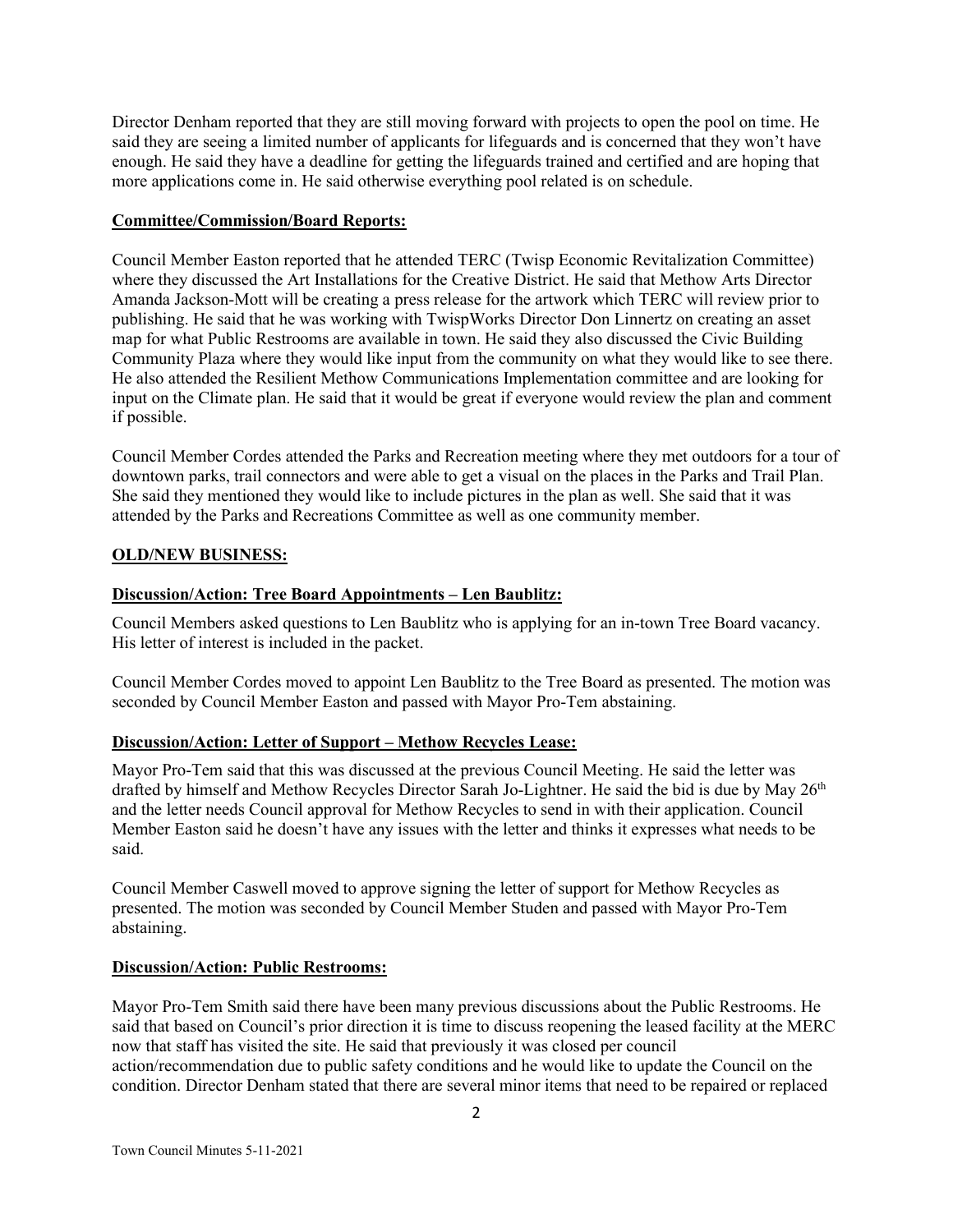such as a toilet, some flooring and a deep cleaning is needed. He said it will be around \$2000 to bring up to a standard of being open. He is recommending that he can schedule the hours as needed for Public Works to open the restrooms each day and have the Police Department close them each evening. He said they would be mindful of events taking place so that they are available to the public for use.

Council Member Easton said that he has worked with Don Linnertz to determine 3 public restrooms available for the publics use. 1. TwispWorks – who will be opening their restrooms 7 days a week and is considering putting up signs, so people know they are there. 2. Community Center – currently not open to the public as they are for tenants use only but are not stopping the public from using them if they go in. 3. The Public Restrooms operated by the Town of Twisp. TwispWorks and the Community Center are seeking funding to help cover the cost of supplies for the use of their restrooms, but Council Member Easton believes that should be up to the Chamber of Commerce to facilitate and shouldn't be the Town's decision.

Council Member Caswell asked if the MERC had a position on the opening. Mayor Pro-Tem Smith said they had been notified of the town's intentions and that they were notified of the staff's recent inspection of the lease area. Except for previous comments from the MERC received by the town regarding safety concerns at the public restroom, the MERC did not respond to the town's recent notices of intent to consider reopening the restrooms. Mayor Pro-Tem Smith noted that with the temporary town hall directly across for the public restroom, and with the police department responsible for closing the restrooms in the evening, the MERC's previous safety concerns did not seem likely to be an issue going forward. Director Denham agreed to maintain the schedule of operation and adjust as needed.

Council Member Caswell moved to approve opening the public restrooms to support the downtown business core. The motion was seconded by Council Member Cordes and passed with Mayor Pro-Tem abstaining.

## **Discussion/Action: Ordinance # 770 – USDA Water Revenue Bond:**

Council Member Studen moved to approve Ordinance #770 – USDA Water Revenue Bond as presented. The motion was seconded by Council Member Easton and passed with Mayor Pro-Tem abstaining.

## **Discussion/Action: Ordinance # 770 – USDA Sewer Revenue Bond Note:**

Council Member Caswell moved to approve Ordinance # 771 – USDA Sewer Revenue Bond Note as presented. The motion was seconded by Council Member Easton and passed with Mayor Pro-Tem abstaining.

## **Discussion/Action: North Cascades Bank – Sewer Bond Note Purchase Offer:**

Council Member Easton moved to approve NCB Sewer Bond Note Purchase Offer as presented. The motion was seconded by Council Member Studen and passed with Mayor Pro-Tem abstaining.

## **Discussion/Action: Ordinance #772 – USDA Civic Building Bond Note:**

Council Member Caswell moved to approve Ordinance # 772 – USDA Civic Building Bond Note as presented. The motion was seconded by Council Member Cordes and passed with Mayor Pro-Tem abstaining.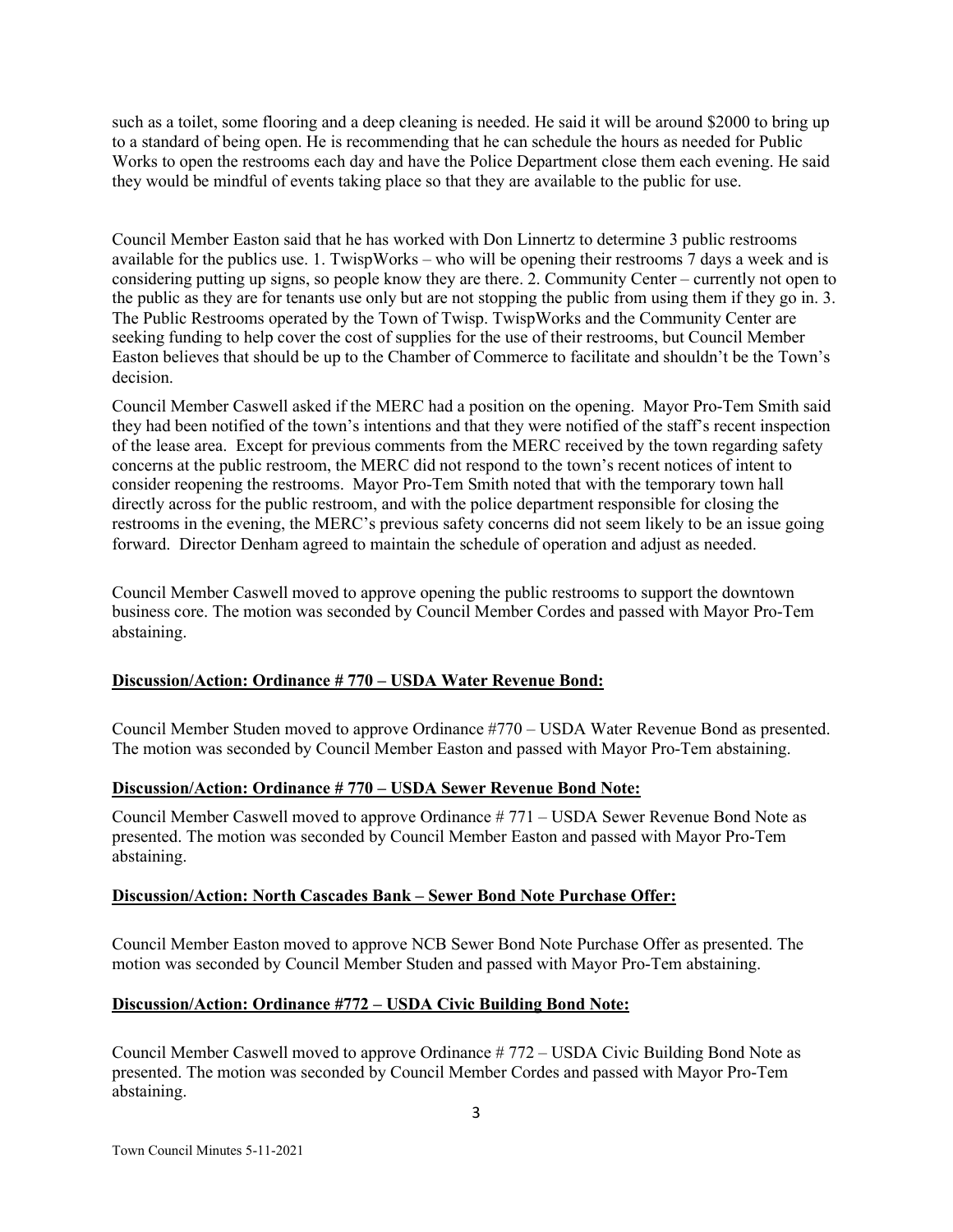#### Discussion/Action: North Cascades Bank – Civic Building Bond Note Purchase Offer:

Council Member Caswell moved to approve NCB Civic Building Bond Note Purchase Offer as presented. The motion was seconded by Council Member Studen and passed with Mayor Pro-Tem abstaining.

#### Discussion/Action: Wilson Engineering, LLC - Professional Engineering Services Agreement:

Director Denham said that this Engineering firm is going to design the well #4 replacement. He said they have hired a geologist (AESI) to do the well construction and they frequently work together quite often. The project will go to bid for the drilling and will also bid to make the connections. He believes that this is going to be a good long term well and be designed properly.

Council Member Caswell moved to approve the agreement for Professional Engineering Services with Wilson Engineering, LLC as presented. The motion was seconded by Council Member Cordes and passed with Mayor Pro-Tem abstaining.

#### **Consent Agenda:**

• Accounts Payable/Payroll

Vouchers audited and certified by the auditing officer as required by RCW 42.24.080, and those expense reimbursement claims certified as required by RCW 42.24.090, have been recorded on a listing, which has been made available to the Town Council. The following voucher/checks are approved for payment by a majority vote on this 11<sup>th</sup> of May 2021.

| Pavroll                 | EFT# 900-901, 906-919, 922-924, 927-928 | 64804.15 | $4/30/2$ <sup>t</sup> |
|-------------------------|-----------------------------------------|----------|-----------------------|
| <b>Accounts Payable</b> | EFT #955-957                            | 1087.25  | 5/11/2 <sub>1</sub>   |
| <b>Accounts Payable</b> | Warrant# 36162-36188                    | 23711.76 | 5/11/2 <sub>1</sub>   |

Council Member Easton moved to approve the consent agenda as presented. The motion was seconded by Council Member Cordes and passed unanimously.

#### Adjournment:

There being no further business to come before the Council, Mayor Ing - Moody adjourned the meeting at 7:05 p.m.

**APPROVED:** 

Mayor Pro-Tem Smith

**ATTEST:**